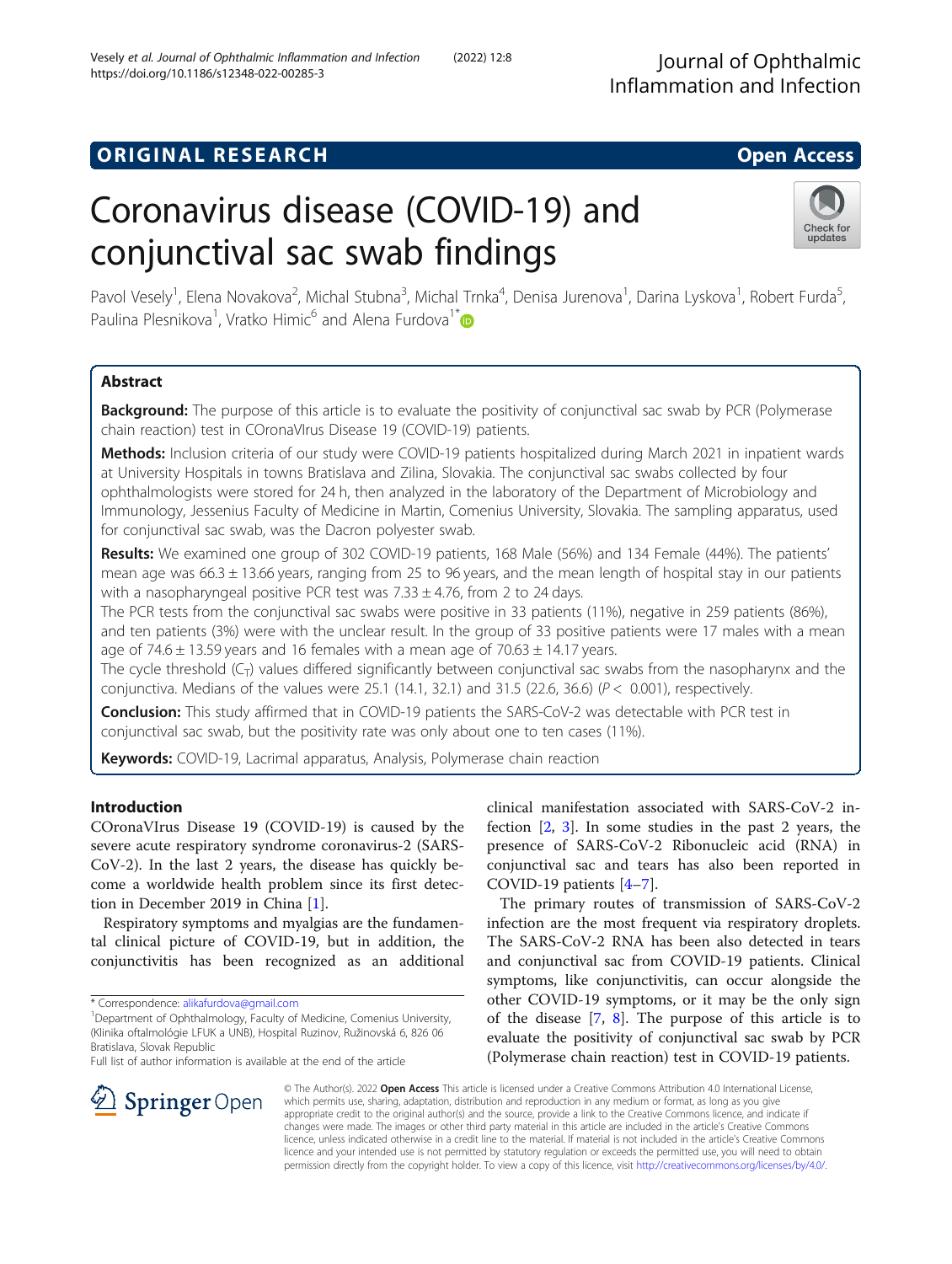## Materials and methods

We investigated 302 patients with the clinical diagnosis of COVID-19 and the combination of clinical symptoms that included positive nasopharyngeal RT-qPCR test. The clinical symptoms have been confirmed from the patient records, by including the ocular symptoms.

Inclusion criteria of our study were the COVID-19 patients hospitalized during March 2021 in inpatient wards at University Hospitals in towns Bratislava and Zilina, Slovakia. The conjunctival sac swab was analyzed by PCR test. The sampling apparatus was the Dacron polyester swab with the NADAL® COVID-19 IgG/IgM (Nal von Minden GmbH, Moers, Germany) sample. The conjunctival sac swabs were collected by four ophthalmologists and stored for 24 h. On the next day, the analysis was performed in a laboratory of the Department of Microbiology and Immunology, Jessenius Faculty of Medicine in Martin, Comenius University, Slovakia.

## RNA isolation

RNA isolation from the conjunctival sac swabs with the concentrated virus was performed using a Quick-RNA™ Viral 96 kit (Zymo Research, Waltham, MA, USA, cat#R1041) isolation kit, as recommended by the manufacturer, with a slight modification: 200 μl of DNA/RNA Shield TM was added to 200 μl of transport medium containing the conjunctival sac swab. These conjunctival sac swabs were then mixed with viral RNA buffer and transferred to a Zymo-Spin™ I-96 Plate. After washing and centrifugation, viral RNA was transferred with 25 μl DNase/RNae-free water to the elution plate and then used in an RT-qPCR test.

## RT-qPCR test

We used the Multiplexed rTest set (rTEST COVID19/ FLU qPCR Kit) from MultiplexDX™ International, according to the manufacturer's requirements. This kit is a re-designed version of the WHO (World Health Organization) recommended Charité, Berlin protocol, along with a newly designed differential test that can distinguish between SARS-CoV-2, IAV (Influenza A Virus) and IBV (Influenza B Virus). RT-qPCR was performed on qTOWER<sup>3</sup> (Analytic Jena GmbH, Jena, Germany) with standard Thermal Cyclers. The viral load in the initial conjunctival sac swab was estimated by specifying the threshold cycle  $(C_T)$  of the SARS-CoV-2. The results were analyzed using qPCRsoft (real-time PCR control and evaluation software) with a constant threshold calculation for the determination of  $C_T$  values.

## Statistical analysis

Continuous variables were expressed as means ± standard deviations, and categorical variables as frequencies and percentages. Comparisons of means between groups were performed using a paired t-test for normally distributed continuous variables. All tests were carried out at the significance level of  $\alpha = 0.001$ . (The two-tailed pvalue of < 0.001 was considered statistically significant.) Data analysis was conducted by the statistical software IBM SPSS version 27 (IBM SPSS Inc., Armonk, NY, USA).

# Results

In 302 patients, we examined, the median age was  $66.3 \pm 13.66$  years (Table 1), ranging from 25 to 96. From the group, 168 patients were males with the median equal to 63.5 years and the mean  $64.95 \pm 13.88$  years, and 134 female patients with the median equal to 69.0 years and the mean  $68.01 \pm 13.23$  years. To specify the status of the patients in inpatient care, there 262 patients (93%) were on nonmechanically ventilated oxygen therapy and 13 patients (4.3%) were on mechanically ventilated oxygen therapy, 24 h a day.

The PCR tests from the conjunctival sac swabs were positive in 33 patients (11%), negative in 259 patients (86%), and ten patients (3%) were with the unclear result. In the group of 33 positive patients were 17 males with a mean age of  $74.6 \pm 13.59$  years and 16 females with a mean age of  $70.63 \pm 14.17$  years. To specify the status of the patients in inpatient care, there 31 patients were on nonmechanically ventilated oxygen therapy and two patients were on mechanically ventilated oxygen therapy, 24 h a day.

Ocular symptoms (itching and red eye) were documented in 52 patients  $(17%)$  – for the details see the Table 1 and the Table [2](#page-2-0).

Table 1 The group of all COVID-19 patients and its subgroup with positive PCR test in conjunctival sac swab

| Gender No Age <sup>a</sup> |                          | Nonmechanically ventilated<br>patients <sup>b</sup> | <b>Mechanically ventilated</b><br>patients <sup>b</sup> | Positive conjunctival sac<br>swab | Ocular<br>symptoms <sup>b</sup> |
|----------------------------|--------------------------|-----------------------------------------------------|---------------------------------------------------------|-----------------------------------|---------------------------------|
| Female                     | 134 68.01 $\pm$<br>13.23 | $116$ [15]                                          | 8[1]                                                    | 16                                | 20[1]                           |
| Male                       | 168 64.95 $\pm$<br>13.88 | 146 [16]                                            | 5[1]                                                    |                                   | 32[3]                           |
| Overall                    | 302 $66.30 \pm$<br>13.66 | 262 [31]                                            | 13 [2]                                                  | 33                                | 52 [4]                          |

<sup>a</sup>Mean (in years) and Standard Error of Mean (SEM) were calculated, and were showed as Mean ± SEM

<sup>b</sup>Patients [Patients with positive PCR test in conjunctival sac swab]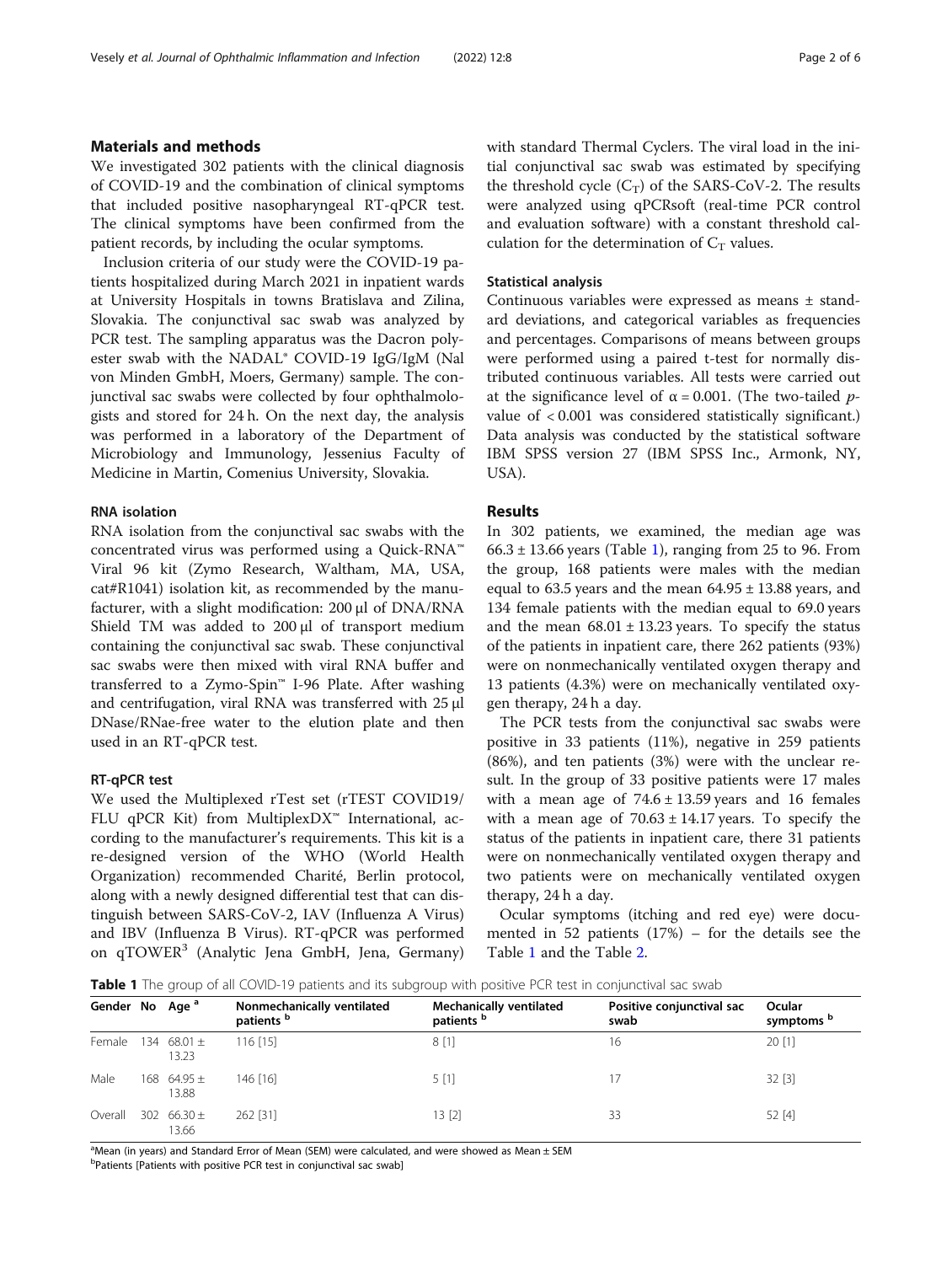| Age group | Female <sup>a</sup> | Male <sup>a</sup> | Nonmechanically ventilated patients b | Mechanically ventilated patients b | Ocular symptoms b |
|-----------|---------------------|-------------------|---------------------------------------|------------------------------------|-------------------|
| 20        | [0]                 | 1 [0]             | 1[1]                                  | 0[0]                               | 0[0]              |
| 30        | 3[0]                | 5 [0]             | 2[5]                                  | 0[0]                               | 0[0]              |
| 40        | 11[2]               | 18[1]             | 7[14]                                 | 2[0]                               | [6]               |
| 50        | 16[2]               | 38 [1]            | 11 [32]                               | 3[2]                               | 4[6]              |
| 60        | 44 [3]              | 45 [4]            | 42 [33]                               | 1[3]                               | 8[10]             |
| 70        | 35[5]               | 35[5]             | 30 [35]                               | 2[0]                               | 5[5]              |
| 80        | 22 [3]              | 21 [3]            | 21 [21]                               | 0[0]                               | 2[5]              |
| 90        | 2[1]                | 5[3]              | 2[5]                                  | 0[0]                               | 0[0]              |

<span id="page-2-0"></span>Table 2 The comparison of the number of all COVID-19 patients with the subset of those who were with positive PCR test in conjunctival sac swab stratified by age and gender

<sup>a</sup>Patients [Patients with positive PCR test in conjunctival sac swab]

<sup>b</sup>Female [Male]

In Fig. 1, we compare all COVID-19 positive patients, grouped by age and gender, and its subgroup with positive PCR test in conjunctival sac swab.

In Table 2 we document male and female patients in the age groups at ten-years intervals, where, for example, the 20 years age group represents the interval from 20 to 29 years.

The cycle threshold  $(C_T)$  values varied significantly between conjunctival sac swabs from the nasopharynx and conjunctiva, with a median value of 25.1 (14.1, 32.1) and [3](#page-3-0)1.5 (22.6, 36.6) ( $P < 0.001$ ), respectively (Table 3). The cycle threshold  $(C_T)$  values between nasopharynx and conjunctiva were different for all patients when stratified by age and gender (Table [4](#page-3-0)).

# Discussion

The similar study of Kumar et al. [\[7\]](#page-4-0) shows that SARS-CoV-2 can be detected in conjunctival swabs in patients with confirmed COVID-19 disease. In their results, the positivity rate of detecting SARS-CoV-2 in conjunctival swabs was low, there only one patient (2.23%) out of the group of 45 patients was positive, none of the patients had any ocular symptoms, and the patient's cycle threshold value in conjunctival swab was 33, for the real-time RT-PCR SARS-CoV-2. In our study, we investigated more than six times more patients, the positivity in conjunctival sac swab was more than four times higher (11%), we found ocular symptoms (itching and red eye) in 52 patients (17%), and patients, who were also divided into age groups at ten-years intervals, the cycle threshold values were significantly different between the conjunctival sac swabs from the nasopharynx and conjunctiva, with median value of 25.1 and 31.5 ( $P < 0.001$ ), respectively. The  $C_T$  values between nasopharynx and conjunctiva were different for all patients when stratified by age and gender in our group.

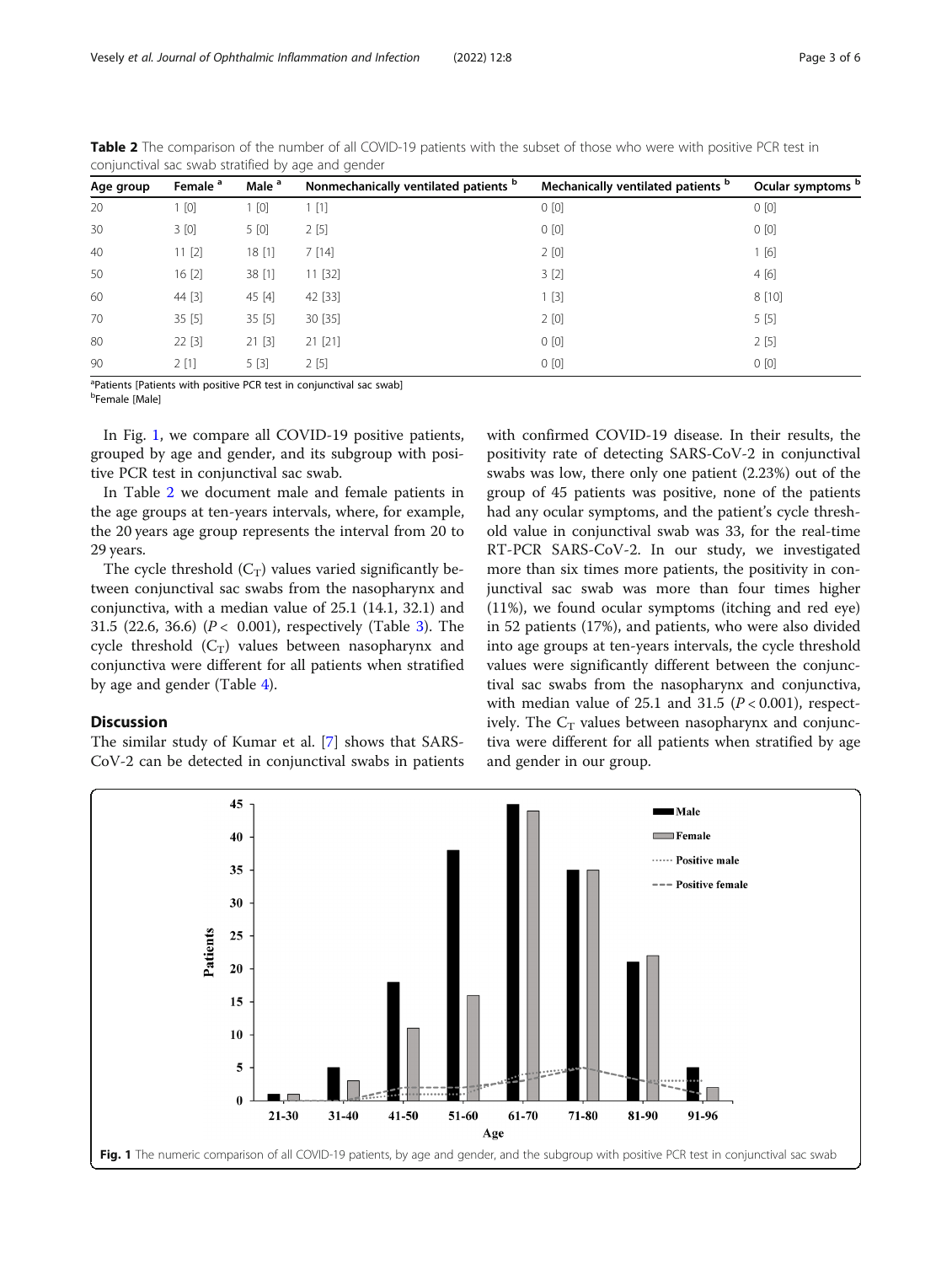| <b>Patients</b> | No | $C_T$ value in<br>nasopharynx <sup>a</sup> | $C_T$ value in<br>conjunctiva <sup>a</sup> |         |
|-----------------|----|--------------------------------------------|--------------------------------------------|---------|
| Female          | 16 | $23.58 \pm 5.53$                           | $31.44 \pm 3.92$                           | < 0.001 |
| Male            | 17 | $23.38 + 4.73$                             | $79.91 + 3.31$                             | < 0.001 |
| Overall         | 33 | $23.48 + 5.06$                             | $30.65 + 3.64$                             | < 0.001 |

<span id="page-3-0"></span>**Table 3** The cycle threshold  $(C_T)$  values from patients with positive PCR test in conjunctival sac swab

<sup>a</sup>Mean and Standard Error of Mean (SEM) were calculated, and were showed as Mean ± SEM

SARS-CoV-2 obtains passage via angiotensinconverting enzyme 2 (ACE-2) receptor, which may express in various tissues, including the conjunctiva [\[9](#page-4-0)]. During the SARS-related coronavirus flare-up in 2003, an investigation showed that medical personnel experienced a more significant danger of SARS contamination when there was an unprotected eye-to-eye connection with discharges. There is an increasing trend in reports indicating that some COVID-19 pneumonia cases began with conjunctivitis as an underlying feature after contact with infected individuals. Detection of viral RNA by RTqPCR can be valuable in the early detection of COVID-19 and in taking appropriate isolation measures. Then, determining whether SARS-CoV-2 is transmissible by contacting the conjunctival sac importantly considers that warrants investigation  $[10-12]$  $[10-12]$  $[10-12]$  $[10-12]$  $[10-12]$ .

SARS-CoV-2 RNA has recognition in tears of patients with COVID-19 both with and without conjunctivitis. Be that as it may, gathering tears and visual discharges for SARS-CoV-2 detection appears to have limited benefit [[13,](#page-4-0) [14\]](#page-4-0).

During the COVID-19 pandemic, more authors published reports highlighting various ocular signs of the infection. One meta-analysis discovered that the general preponderance of ocular symptoms was around 11% [[15\]](#page-4-0). The most frequent eye symptoms in COVID-19 patients were ocular pain, redness, and follicular conjunctivitis. Based on the current studies, SARS-CoV-2 we can verify by swab in conjunctival secretion when analyzing it with RT-PCR. In our approach, we found 33 positive patients (11%).

Only a few authors have suggested utilizing eye protection to evade the projected transmission of COVID-19. These proposals incorporate techniques to forestall transmission of disease among ophthalmologists and optometrists. They are produced from ocular systems, for example, during cataract surgery and non-contact tonometry [\[16](#page-4-0)–[21\]](#page-5-0).

The data of one study with meta-analysis uncovered the extent of different visual features, for example, visual acuity decline, redness, release, and follicular conjunctivitis. Another study announced similar ocular symptoms. In addition, these studies depended on itemized and comprehensive surveys and patient meetings, which occurred a few days after the patients left the medical inpatient clinic [\[21,](#page-5-0) [22\]](#page-5-0). Subsequently, the information from the examinations could be subject to the bias of review inclination. Likewise, it isn't sure whether these visual features preceded COVID-19 or happened as a consequence of that. For example, symptoms like dry eyes, tingling, and foreign body sensation might be profoundly normal in every COVID-19 patient. Also, certain studies have included healthcare workers who might be more sharpened on detailing different indications. Then again, in dangerous circumstances, the more extreme clinical indicators may overshadow ophthalmic symptoms, which may go unnoticed. In addition, the studies raised the worry that COVID-19 can have the ocular manifestations (explicitly follicular conjunctivitis) as first and in various cases the single symptom of the disease. Pooled information from three investigations in the meta-examination uncovered that the visual side effects might be the main look in roughly 2.2% of patients. It is essential to be aware of such cases and keep clinical suspicion of COVID-19 in such patients [[21,](#page-5-0) [23](#page-5-0)–[26](#page-5-0)].

In one systematic review, the authors compared over 200 ophthalmology-focused scientific articles with the COVID-19 pandemic they published during the last months, reporting the presence of conjunctivitis and other varied ocular manifestations [[27\]](#page-5-0). Our results contributed to this rapidly growing topic.

**Table 4** The cycle threshold  $(C_T)$  values from patients with positive PCR test in conjunctival sac swab stratified by age and gender

| Age<br>group<br>(years) | Female |                                |                                | Male |                                |                                 |  |
|-------------------------|--------|--------------------------------|--------------------------------|------|--------------------------------|---------------------------------|--|
|                         | No     | $C_T$ value in nasopharynx $a$ | $C_T$ value in conjunctiva $a$ | No   | $C_T$ value in nasopharynx $a$ | $C_T$ value in conjunctiva $^a$ |  |
| 40                      |        | $22.56 \pm 5.74$               | $32.49 \pm 0.66$               |      | $29.80 \pm 0.00$               | $33.54 \pm 0.00$                |  |
| 50                      |        | $20.45 + 7.85$                 | $34.61 \pm 0.04$               |      | $25.00 \pm 0.00$               | $30.45 \pm 0.00$                |  |
| 60                      | 3      | $79.57 + 7.48$                 | $31.92 \pm 2.97$               | 4    | $23.65 + 6.24$                 | $30.03 \pm 4.14$                |  |
| 70                      |        | $23.63 + 5.51$                 | $30.90 \pm 4.92$               | 5    | $22.28 + 5.16$                 | $28.60 \pm 3.68$                |  |
| 80                      | 3      | $73.47 + 7.24$                 | $31.99 \pm 2.35$               | 3    | $24.03 \pm 3.68$               | $30.45 \pm 3.19$                |  |
| 90                      |        | $14.00 + 0.00$                 | $22.56 \pm 0.00$               | 3.   | $21.51 + 4.78$                 | $29.99 \pm 3.62$                |  |

 $^{\text{a}}$ Mean and Standard Error of Mean (SEM) were calculated, and were showed as Mean  $\pm$  SEM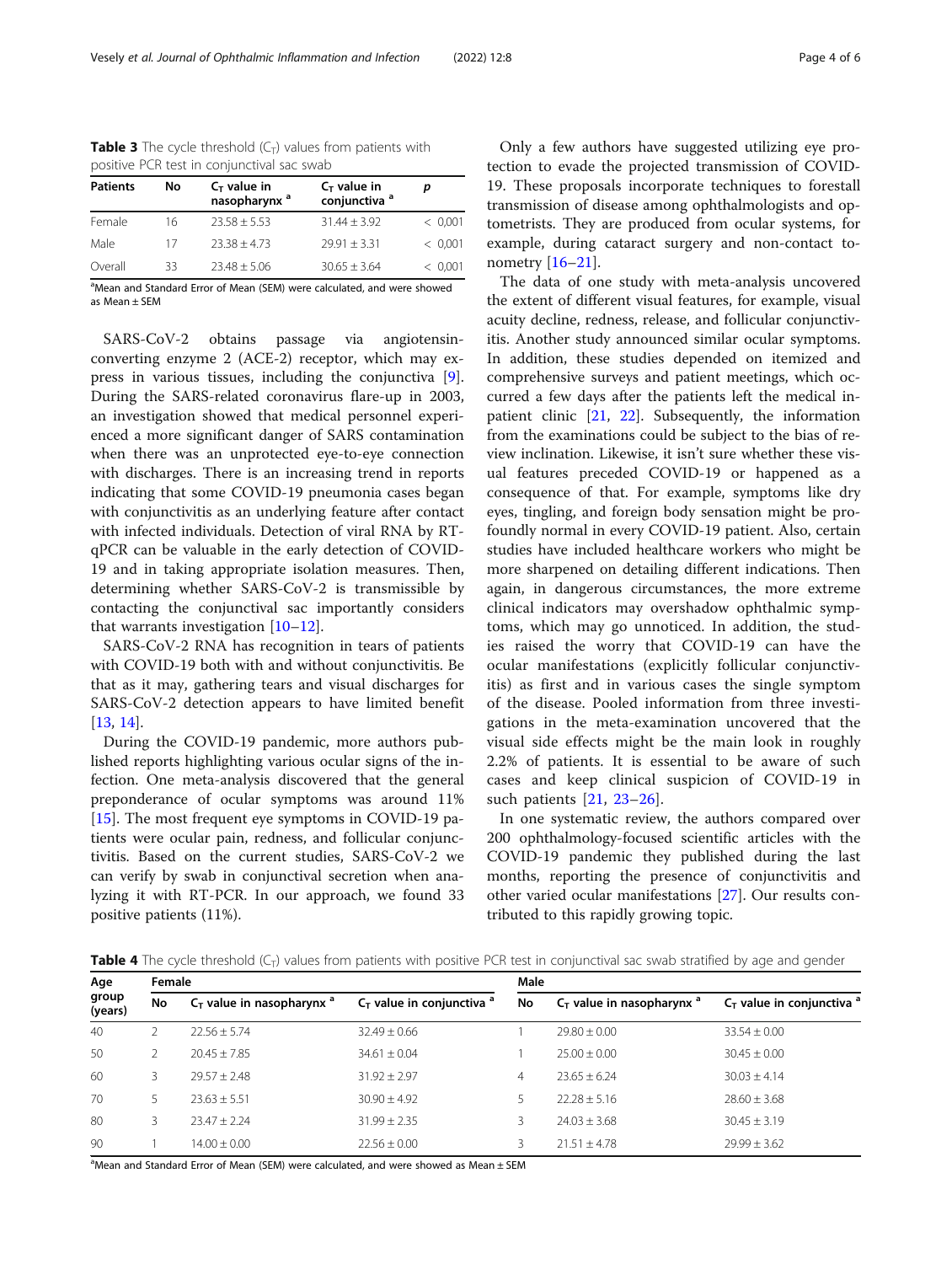# <span id="page-4-0"></span>Conclusion

In summary, manifestations like redness, pain, and conjunctivitis may occur in COVID-19 patients. This study confirmed that in COVID-19 patients, the SARS-CoV-2 can also be detected in conjunctival sac swab by PCR test. The positivity rate is only about one to ten cases (11%). However, the detection speed of viral RNA from conjunctival sac swab and tear fluid with the PCR test is poor.

#### Acknowledgements

Not applicable.

#### Authors' contributions

Research design. PV, AF; Data acquisition: MS, MT, DJ, DL, PP; Data analysis: EN, MT, RF, VH; Manuscript preparation: MT, RF, AF. The author(s) read and approved the final manuscript.

#### Funding

Not applicable.

#### Availability of data and materials

The datasets used and/or analyzed during the current study are available from the corresponding author on reasonable request.

#### **Declarations**

#### Ethics approval and consent to participate

This submission complies with the guidelines for human studies and animal welfare regulations. The study adhered to the guidelines by Helsinki declaration This paper does not involve any experimental drug(s) that does not have FDA approval.

The treatment of the subject described in this paper was carried out after obtaining written informed consent that was taken from all patients and is stored in the patient's record.

#### Consent for publication

Not applicable.

#### Competing interests

No conflicting relationship exists for any author.

#### Author details

<sup>1</sup>Department of Ophthalmology, Faculty of Medicine, Comenius University, (Klinika oftalmológie LFUK a UNB), Hospital Ruzinov, Ružinovská 6, 826 06 Bratislava, Slovak Republic. <sup>2</sup>Department of Microbiology and Immunology, Jessenius Faculty of Medicine in Martin, Comenius University, Bratislava, Slovakia. <sup>3</sup>Department of Ophthalmology, Hospital Zilina, Zilina, Slovakia.<br><sup>4</sup>Department of Medical Physics, Biophysics, Informatics and Telemodicis <sup>4</sup>Department of Medical Physics, Biophysics, Informatics and Telemedicine, Faculty of Medicine, Comenius University, Bratislava, Slovakia. <sup>5</sup>Department of Information Systems, Faculty of Management, Comenius University in Bratislava, Bratislava, Slovakia. <sup>6</sup>Department of Physiology, Anatomy and Genetics, University of Oxford, Oxford, UK.

#### Received: 9 October 2021 Accepted: 2 February 2022 Published online: 19 February 2022

#### References

- Sohrabi C, Alsafi Z, O'Neill N et al (2020) World Health Organization declares global emergency: a review of the 2019 novel coronavirus (COVID-19). Int J Surg 76:71–76. <https://doi.org/10.1016/j.ijsu.2020.02.034>
- 2. Li S, Li D, Fang J, Liu Q, Cao W, Sun X, Xu G (2021) SARS-CoV-2 receptor ACE2 is expressed in human conjunctival tissue, especially in diseased conjunctival tissue. Ocul Surf 19:249–251. [https://doi.org/10.1016/j.jtos.2020.](https://doi.org/10.1016/j.jtos.2020.09.010) [09.010](https://doi.org/10.1016/j.jtos.2020.09.010)
- 3. Coroneo MT (2021) The eye as the discrete but defensible portal of coronavirus infection. Ocul Surf 19:176–182. [https://doi.org/10.1016/j.jtos.202](https://doi.org/10.1016/j.jtos.2020.05.011) [0.05.011](https://doi.org/10.1016/j.jtos.2020.05.011)
- 4. Chen L, Liu M, Zhang Z, Qiao K, Huang T, Chen M, Xin N, Huang Z, Liu L, Zhang G, Wang J (2020) Ocular manifestations of a hospitalised patient with confirmed 2019 novel coronavirus disease. Br J Ophthalmol 104(6):748–751. <https://doi.org/10.1136/bjophthalmol-2020-316304>
- Xia J, Tong J, Liu M, Shen Y, Guo D (2020) Evaluation of coronavirus in tears and conjunctival secretions of patients with SARS-CoV-2 infection. J Med Virol 92(6):589–594. <https://doi.org/10.1002/jmv.25725>
- 6. Sawant OB, Singh S, Wright RE et al (2021) Prevalence of SARS-CoV-2 in human post-mortem ocular tissues. Ocul Surf 19:322–329. [https://doi.org/1](https://doi.org/10.1016/j.jtos.2020.11.002) [0.1016/j.jtos.2020.11.002](https://doi.org/10.1016/j.jtos.2020.11.002)
- 7. Kumar K, Prakash AA, Gangasagara SB, Rathod SBL, Ravi K, Rangaiah A, Shankar SM, Basawarajappa SG, Bhushan S, Neeraja TG, Khandenahalli S, Swetha M, Gupta P, Sampritha UC, Prasad GNS, Jayanthi CR (2020) Presence of viral RNA of SARS-CoV-2 in conjunctival swab specimens of COVID-19 patients. Indian J Ophthalmol 68:1015–1017. <https://doi.org/10.4103/ijo>. IJO\_ 1287\_20, 6
- 8. Güemes-Villahoz N, Burgos-Blasco B, Arribi-Vilela A, Arriola-Villalobos P, Rico-Luna CM, Cuiña-Sardiña R, Delgado-Iribarren A, García-Feijoó J (2021) Detecting SARS-CoV-2 RNA in conjunctival secretions: is it a valuable diagnostic method of COVID-19? J Med Virol 93(1):383–388. [https://doi.](https://doi.org/10.1002/jmv.26219) [org/10.1002/jmv.26219](https://doi.org/10.1002/jmv.26219)
- 9. Zhou L, Xu Z, Castiglione GM, Soiberman US, Eberhart CG, Duh EJ (2020) ACE2 and TMPRSS2 are expressed on the human ocular surface, suggesting susceptibility to SARS-CoV-2 infection. Ocul Surf 18(4):537–544. [https://doi.](https://doi.org/10.1016/j.jtos.2020.06.007) [org/10.1016/j.jtos.2020.06.007](https://doi.org/10.1016/j.jtos.2020.06.007)
- 10. Raboud J, Shigayeva A, McGeer A, Bontovics E, Chapman M, Gravel D, Henry B, Lapinsky S, Loeb M, McDonald LC, Ofner M, Paton S, Reynolds D, Scales D, Shen S, Simor A, Stewart T, Vearncombe M, Zoutman D, Green K (2010) Risk factors for SARS transmission from patients requiring intubation: a multicentre investigation in Toronto, Canada. PLoS One 5(5):e10717. [https://](https://doi.org/10.1371/journal.pone.0010717) [doi.org/10.1371/journal.pone.0010717](https://doi.org/10.1371/journal.pone.0010717)
- 11. Wan Y, Shang J, Graham R, Baric RS, Li F (2020) Receptor recognition by the novel coronavirus from Wuhan: an analysis based on decade-long structural studies of SARS coronavirus. J Virol 94(7). [https://doi.org/10.1128/JVI.00127-2](https://doi.org/10.1128/JVI.00127-20) [0](https://doi.org/10.1128/JVI.00127-20)
- 12. Ozturker ZK (2021) Conjunctivitis as sole symptom of COVID-19: a case report and review of literature. Eur J Ophthalmol 31(2):NP161–NP166. <https://doi.org/10.1177/1120672120946287>
- 13. Ulhaq ZS, Soraya GV (2020) The prevalence of ophthalmic manifestations in COVID-19 and the diagnostic value of ocular tissue/fluid. Graefes Arch Clin Exp Ophthalmol 258(6):1351–1352. [https://doi.org/10.1007/s00417-020-04](https://doi.org/10.1007/s00417-020-04695-8) [695-8](https://doi.org/10.1007/s00417-020-04695-8)
- 14. Zhou Y, Duan C, Zeng Y, Tong Y, Nie Y, Yang Y, Chen Z, Chen C (2020) Ocular findings and proportion with conjunctival SARS-COV-2 in COVID-19 patients. Ophthalmology 127(7):982–983. [https://doi.org/10.1016/j.ophtha.2](https://doi.org/10.1016/j.ophtha.2020.04.028) [020.04.028](https://doi.org/10.1016/j.ophtha.2020.04.028)
- 15. Nasiri N, Sharifi H, Bazrafshan A, Noori A, Karamouzian M, Sharifi A (2021) Ocular manifestations of COVID-19: a systematic review and Meta-analysis. J Ophthalmic Vis Res 16(1):103–112. [https://doi.org/10.1](https://doi.org/10.18502/jovr.v16i1.8256) [8502/jovr.v16i1.8256](https://doi.org/10.18502/jovr.v16i1.8256)
- 16. Jones L, Walsh K, Willcox M, Morgan P, Nichols J (2020) The COVID-19 pandemic: important considerations for contact lens practitioners. Contact Lens Anterior Eye 43(3):196–203. <https://doi.org/10.1016/j.clae.2020.03.012>
- 17. Lai TH, Tang EW, Chau SK et al (2020) Stepping up infection control measures in ophthalmology during the novel coronavirus outbreak: an experience from Hong Kong. Graefes Arch Clin Exp Ophthalmol 258(5): 1049–1055. <https://doi.org/10.1007/s00417-020-04641-8>
- 18. Romano MR, Montericcio A, Montalbano C, Raimondi R, Allegrini D, Ricciardelli G, Angi M, Pagano L, Romano V (2020) Facing COVID-19 in ophthalmology department. Curr Eye Res 45(6):653–658. [https://doi.org/10.1](https://doi.org/10.1080/02713683.2020.1752737) [080/02713683.2020.1752737](https://doi.org/10.1080/02713683.2020.1752737)
- 19. Sadhu S, Agrawal R, Pyare R, Pavesio C, Zierhut M, Khatri A, Smith JR, de Smet MD, Biswas J (2020) COVID-19: limiting the risks for eye care professionals. Ocul Immunol Inflamm 28(5):714–720. [https://doi.org/10.1080/](https://doi.org/10.1080/09273948.2020.1755442) [09273948.2020.1755442](https://doi.org/10.1080/09273948.2020.1755442)
- 20. Sengupta S, Honavar SG, Sachdev MS, Sharma N, Kumar A, Ram J, Shetty R, Rao GS, Ramasamy K, Khanna R, Jain E, Bhattacharjee K, Agarwal A, Natarajan S, Lahane TP, Committee W (2020) All India ophthalmological society–Indian journal of ophthalmology consensus statement on preferred practices during the COVID-19 pandemic. Indian J Ophthalmol 68(5):711. [https://doi.org/10.4103/ijo.IJO\\_871\\_20](https://doi.org/10.4103/ijo.IJO_871_20)